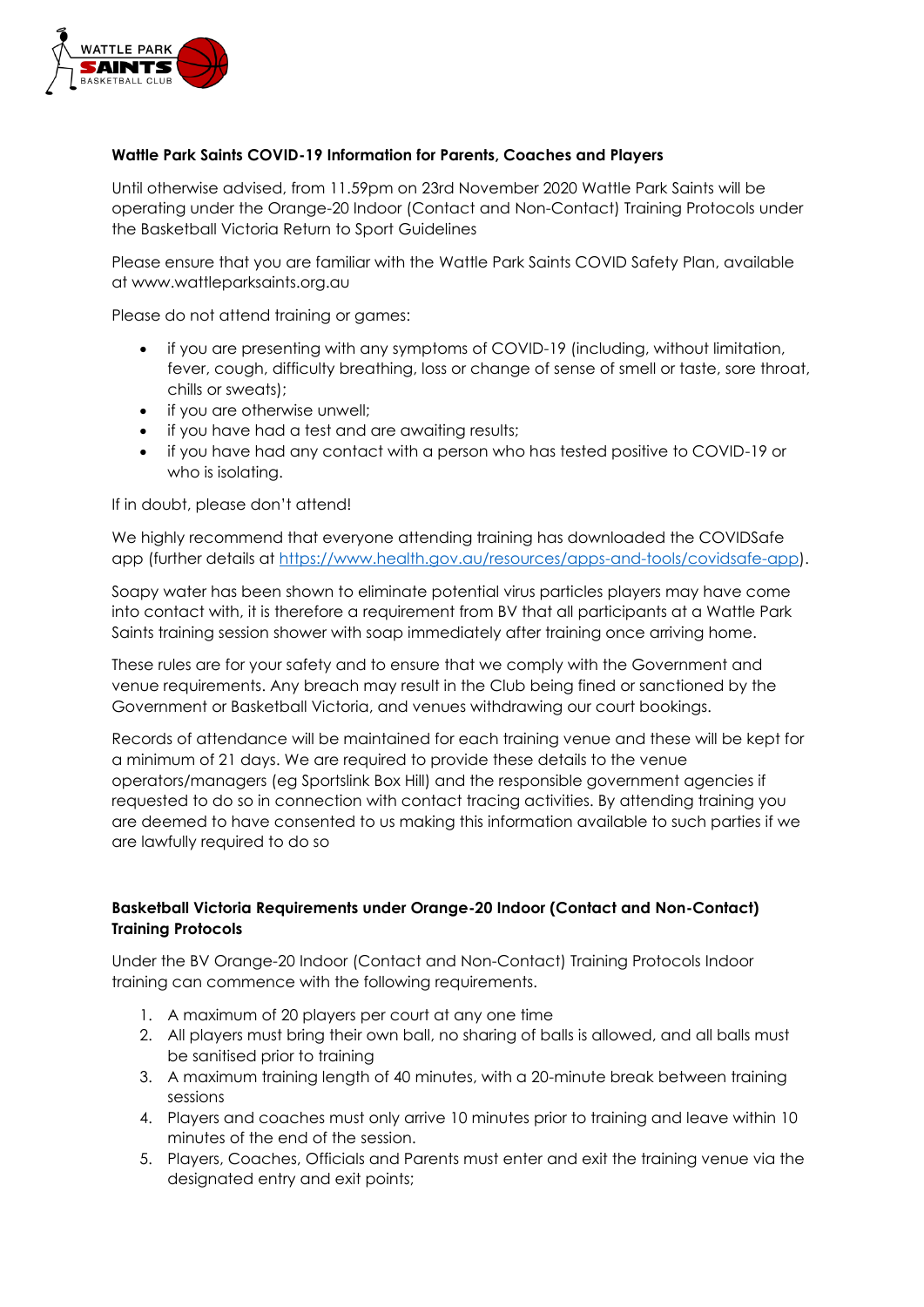

- 6. All spectators must be 1.5m away from each other and follow mask rules
- 7. Shaking of Hands and High Fives is banned
- 8. Each child is limited to one parent, guardian or carer to attend training and games, and only when child requires parental supervision. Wattle Park Saints discourages parents attending training unless completely necessary for all age groups from Under 12 and above.

#### **Role of Coaches in COVID-19 Protocols**

Each Coach (including assistants) must complete the Department of Health COVID-19 Infection Control Training Module [\(https://www.health.gov.au/resources/apps-and](https://www.health.gov.au/resources/apps-and-tools/covid-19-)[tools/covid-19-](https://www.health.gov.au/resources/apps-and-tools/covid-19-) infection-control-training) prior to their first training session. You will need to register online (but this is free) and the training takes about 15 minutes on-line. Once completed you will be emailed a certificate – this should be emailed to the age group coordinator for our records.

Please do not arrive at the training venue until 10 minutes before scheduled start time. No Wattle Park players or coaches should enter the venue any earlier than this. Entry is not permitted until the previous team has fully cleared the court and exited the venue (to allow for required cleaning between sessions and to minimise physical contact between arriving and departing coaches/players).

When you arrive at the training venue, please follow all instructions for entry into that training venue (note, each training venue may have different requirements).

Until further advised by Wattle Park Saints, no parents or spectators will be admitted into the venue, including to drop off or collect players. Parents will need to follow the venue-specific procedures for drop off and collection of Players.

The sole exception to this rule will be in relation to U10/U8 players, where a maximum of one (1) parent per Player will be allowed to attend a training session, subject to social distancing requirements being observed.

Once you are allowed entry to the designated training court:

- Players must not bounce balls or shoot until all of the sanitising protocols described below have been completed. This is very important – please ensure that this occurs!
- Players should be directed to leave their bags and gear along the players bench at 1.5m spacing.
- The Biosafety Officer (BSO) will have set up sanitising equipment either at or close the score bench on your court.
- Each player is required to use a sanitary wipe to fully clean their basketball; once used, this should be disposed of in the plastic bag provided by the BSO.
- Once the player has disposed of their sanitary wipe, they must apply hand sanitiser only after they have done this, should they proceed to pick up their (cleaned) basketball.
- The BSO will complete the attendance checklist.
- You should then use hand sanitiser and sanitise any additional basketballs or equipment you intend to use in your training session, before it is used by any Player.
- You are free to start your training session!

You must remain on your assigned court and either yourself or your players should not move between courts or have physical contact with friends, players or coaches on adjoining courts.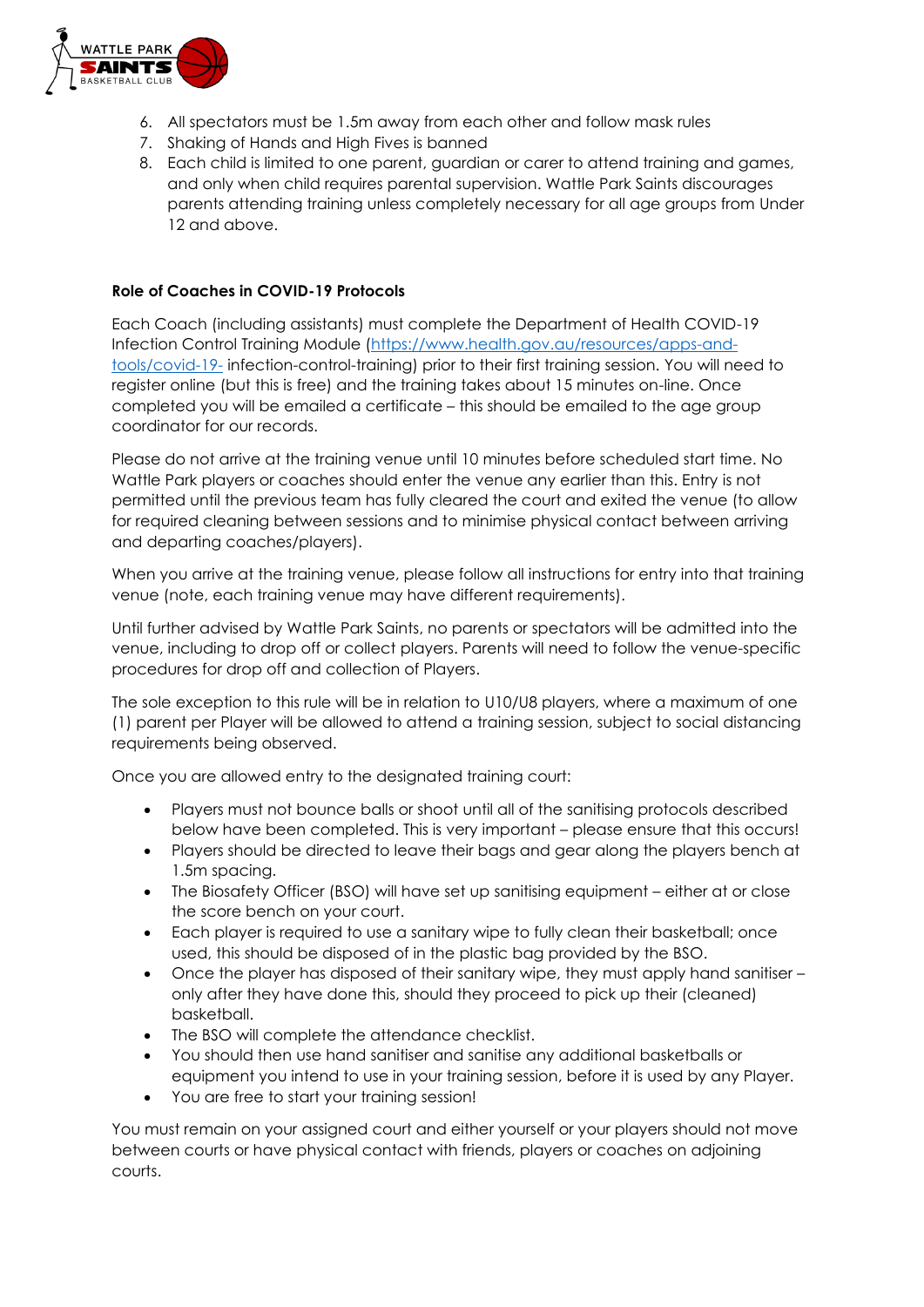

We suggest that players be regularly invited to sanitise their hands during practice. You should aim to start winding down practice 5 minutes before the scheduled finishing time so that

- Each player is required to use a sanitary wipe to fully clean their basketball once training has been completed; once used, this should be disposed of in the plastic bag provided by the BSO.
- Once the player has disposed of their sanitary wipe, they must apply hand sanitiser only after they have done this, should they proceed to pick up their (cleaned) basketball.
- Once players have cleaned their equipment they should be reminded not to bounce or shoot basketballs at the conclusion of training – please remind them of this!
- After all players have disposed of their wipes in the plastic bag, please hand this to the BSO who will attend to disposal.
- You should then use hand sanitiser.

All players and coaches must have left venue at least 5 minutes prior to the scheduled end time of the training session (to allow for cleaning before next team can enter court).

## **Role of Team Manager in COVID-19 Protocols**

Each team must have a team manager who is responsible for the following

- Ensuring that the team has the necessary sanitising equipment (hand sanitizer, sanitizing wipes and disposal bags). Wattle Park Saints will provide these to each team but it is the responsibility of the team manager to contact the Wattle Park Saints COVID officer (Graeme Kelly - [graemek@partnerwholesale.com.au\)](mailto:graemek@partnerwholesale.com.au) if the team requires more of hand sanitiser or wipes etc.
- Ensure that a Biosecurity Officer (BSO) is in attendance at each training session. Each team may have multiple biosecurity offices that the Team Manager can roster on for training sessions, however teams are unable to train if a biosecurity officer is not in attendance at a training session. The team coach is not permitted to also act as the BSO, Team Managers are however able to act as the BSO.

#### **Role of Biosecurity Office in COVID-19 Protocols**

Each team must have one or multiple Biosecurity Officers (BSO). Each BSO must complete the Department of Health COVID-19 Infection Control Training Module [\(https://www.health.gov.au/resources/apps-and-tools/covid-19-](https://www.health.gov.au/resources/apps-and-tools/covid-19-) infection-control-training) prior to their first training session. You will need to register online (but this is free) and the training takes about 15 minutes on-line. Once completed you will be emailed a certificate – this should be emailed to the age group coordinator for our records.

The BSO in attendance of a Wattle Park Saints training session is responsible for ensuring that the COVID-19 protocols are correctly adhere to during the training session. They will be identifiable by wearing a reflective vests. In practical term this means that the BSOs

• Ensures that anyone displaying any symptoms of COVID-19 (including, without limitation, fever, cough, difficulty breathing, loss or change of sense of smell or taste, sore throat, chills or sweats) or is otherwise unwell is immediately isolated from contact from others ( preferably outside) until they are picked up by parents .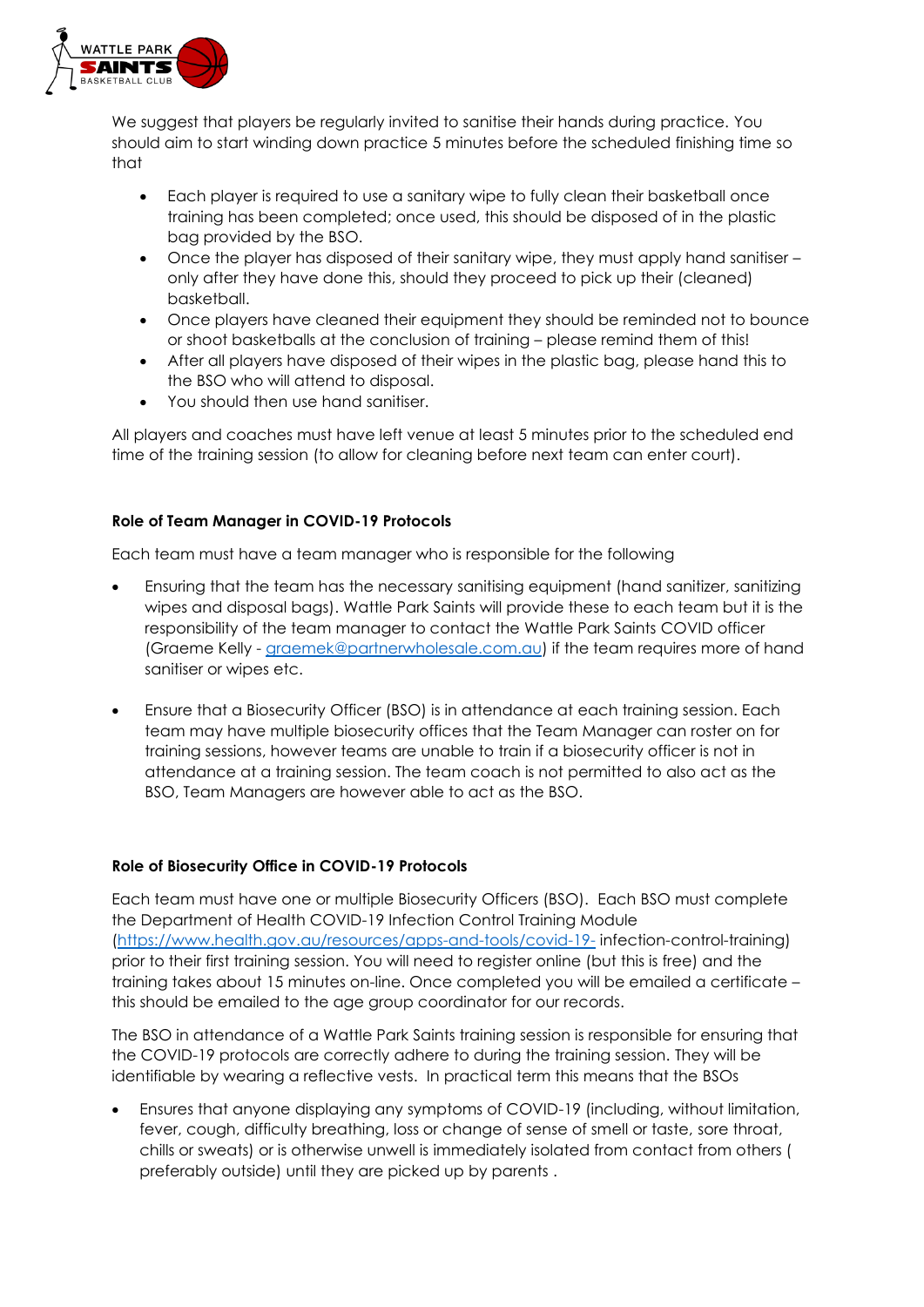

- Ensure that the COVID-19 training protocols are followed as per the COVID Training Checklist in Appendix A of this document is completed and kept with the COVID documentation
- . **IT IS VERY IMPORATNT THAT THE CHECKLIST IS COMPLETED AND SIGNED OFF BY THE BIOSECURITY OFFICER AT EACH TRAINING AND SUBSEQUENTLY KEPT FOR A MINIMUM OF 21 DAYS.**
- A full register of attendance is completed for players, coaches and parents in attendance of the training session.
- Will attend to the cleaning of surface areas (including score bench) and the removal of rubbish bags (with used disposable wipes) at the end of each training session
- Players and coaches do not enter a training venue more than 10 minutes before the commencement of training and after the previous team has exited; and
- Training finishes on time and players and coaches leave within 10 minutes of the completion of training
- Ensures any parents in attendance to training social distance more than 1.5m and wear a mask during the training sessions.

The BSO will have a pack of sanitising equipment, including hand sanitiser, disposable wipes, disposable gloves, alcohol-based cleaning products for surface areas and rubbish bags These packs will be used at each training session.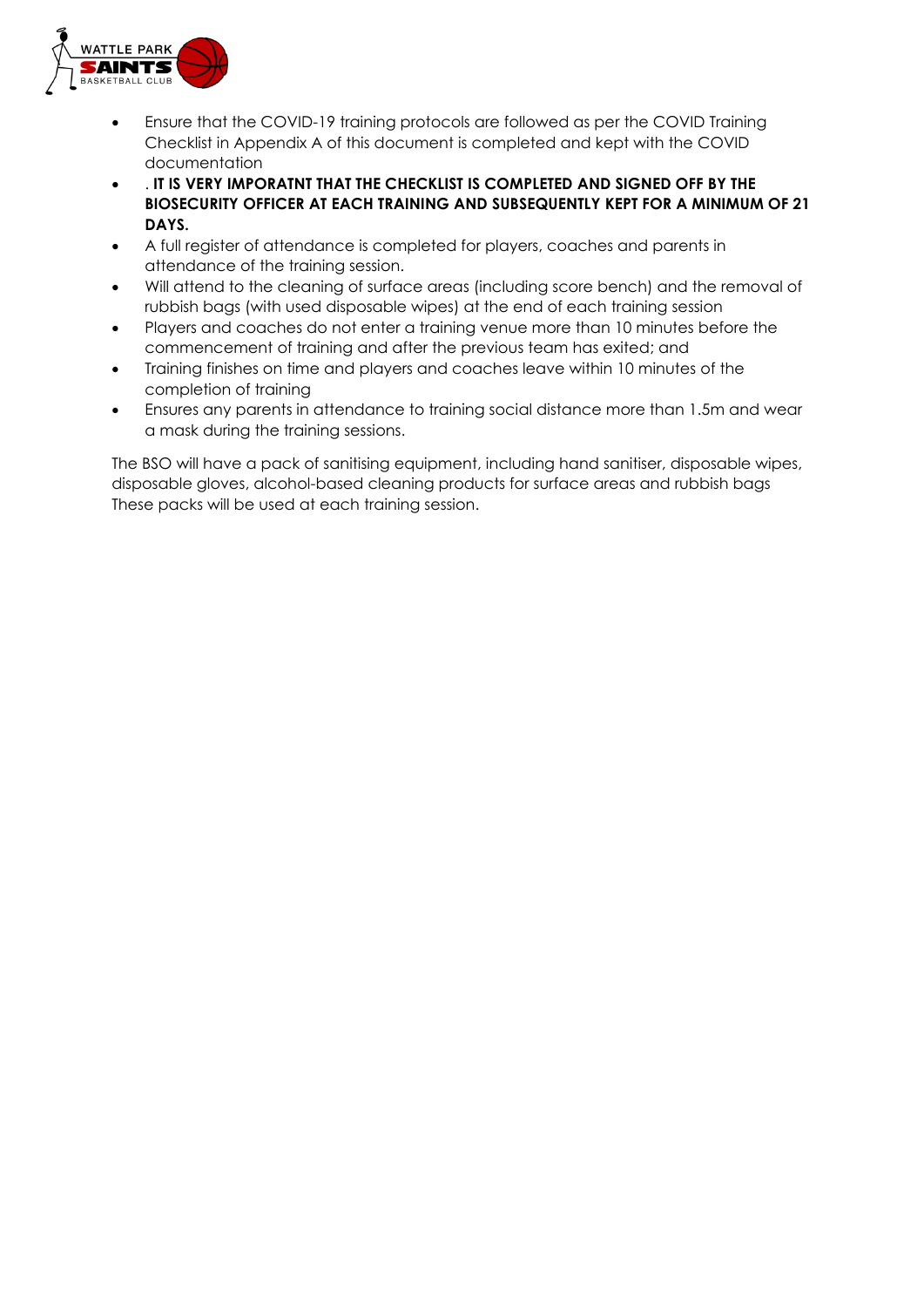

# **Appendix A – COVID 19 Training Checklist**